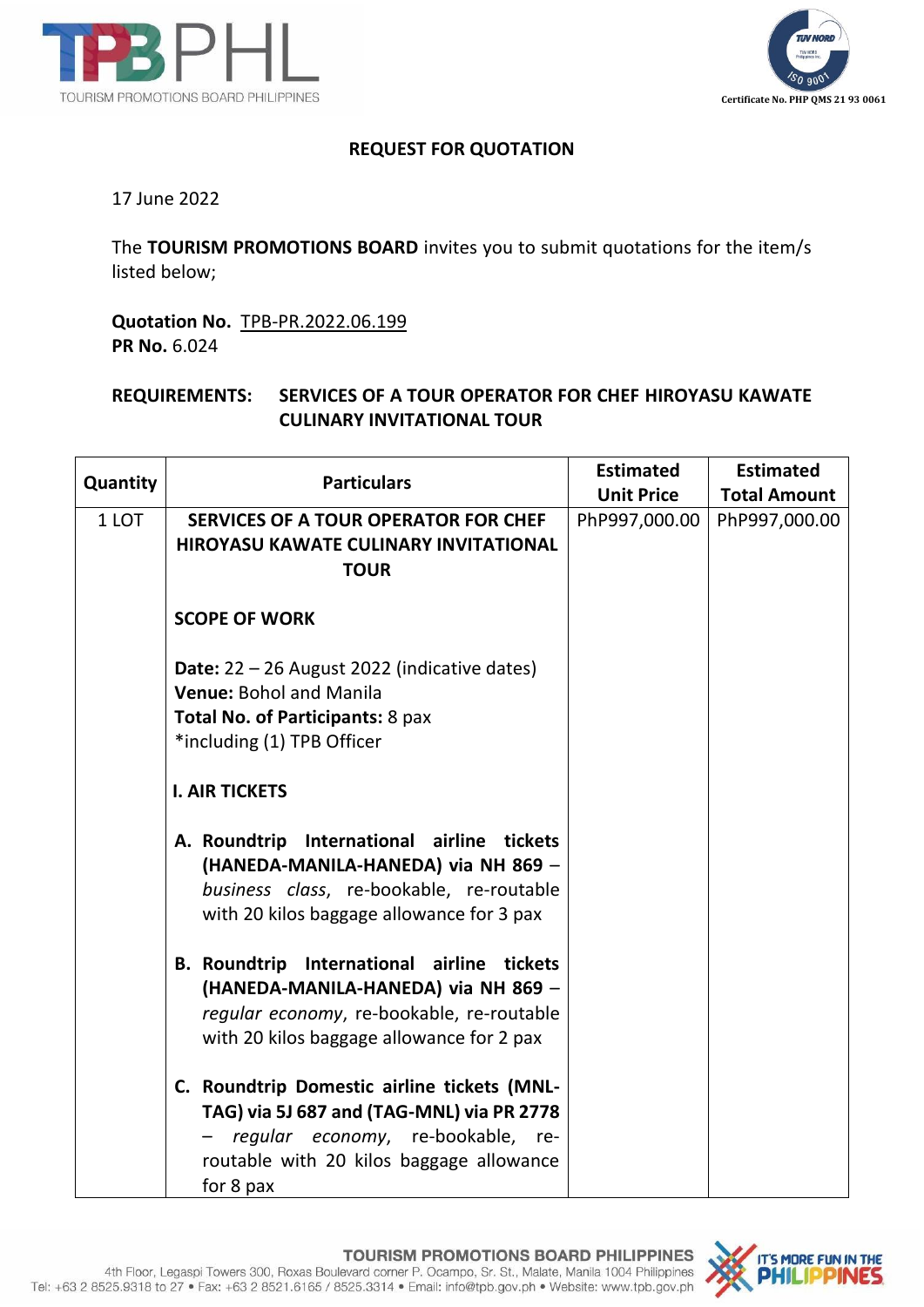| D. Land transportation with driver for the<br>whole duration of the trip inclusive of the<br>following requirements:<br>Type of Transportation (in Bohol and Manila):<br>1. One (1) coaster or Three (3) vans;<br>2. One (1) additional van for luggage (inclusive<br>of driver and gas)                                                                                                                   |                     |  |
|------------------------------------------------------------------------------------------------------------------------------------------------------------------------------------------------------------------------------------------------------------------------------------------------------------------------------------------------------------------------------------------------------------|---------------------|--|
| <b>III.INSURANCE</b>                                                                                                                                                                                                                                                                                                                                                                                       |                     |  |
| E. Comprehensive travel insurance for 8 pax<br>(guests, TPB, and DOT representatives) with<br>medical coverage for COVID-19                                                                                                                                                                                                                                                                                |                     |  |
| IV. ACCOMMODATION                                                                                                                                                                                                                                                                                                                                                                                          |                     |  |
| <b>F. Room Accommodation</b><br>Provision of 8 rooms based on single<br>occupancy in a business room category or its<br>equivalent room category with breakfast<br>1. Bohol leg:<br>Check-in dates: 22-24 August 2022<br>Room nights: 2 nights<br>Preferred hotel: Bohol Beach Club<br>2. Manila leg:<br>Check-in dates: 24-26 August 2022<br>Room nights: 2 nights<br>Preferred hotel: Hotel Okura Manila |                     |  |
| <b>V. MEALS</b>                                                                                                                                                                                                                                                                                                                                                                                            |                     |  |
| G. Meals and beverages for the whole<br>duration of the trip 8 pax:<br>Lunch and dinner throughout the duration of<br>the trip with one round of drinks (choice of<br>bottled water, juice or soft drinks, and one can<br>or bottle of beer)<br>a. Four (4) Lunch with at least PhP46,800.00                                                                                                               |                     |  |
|                                                                                                                                                                                                                                                                                                                                                                                                            | (PhP1,300/pax/meal) |  |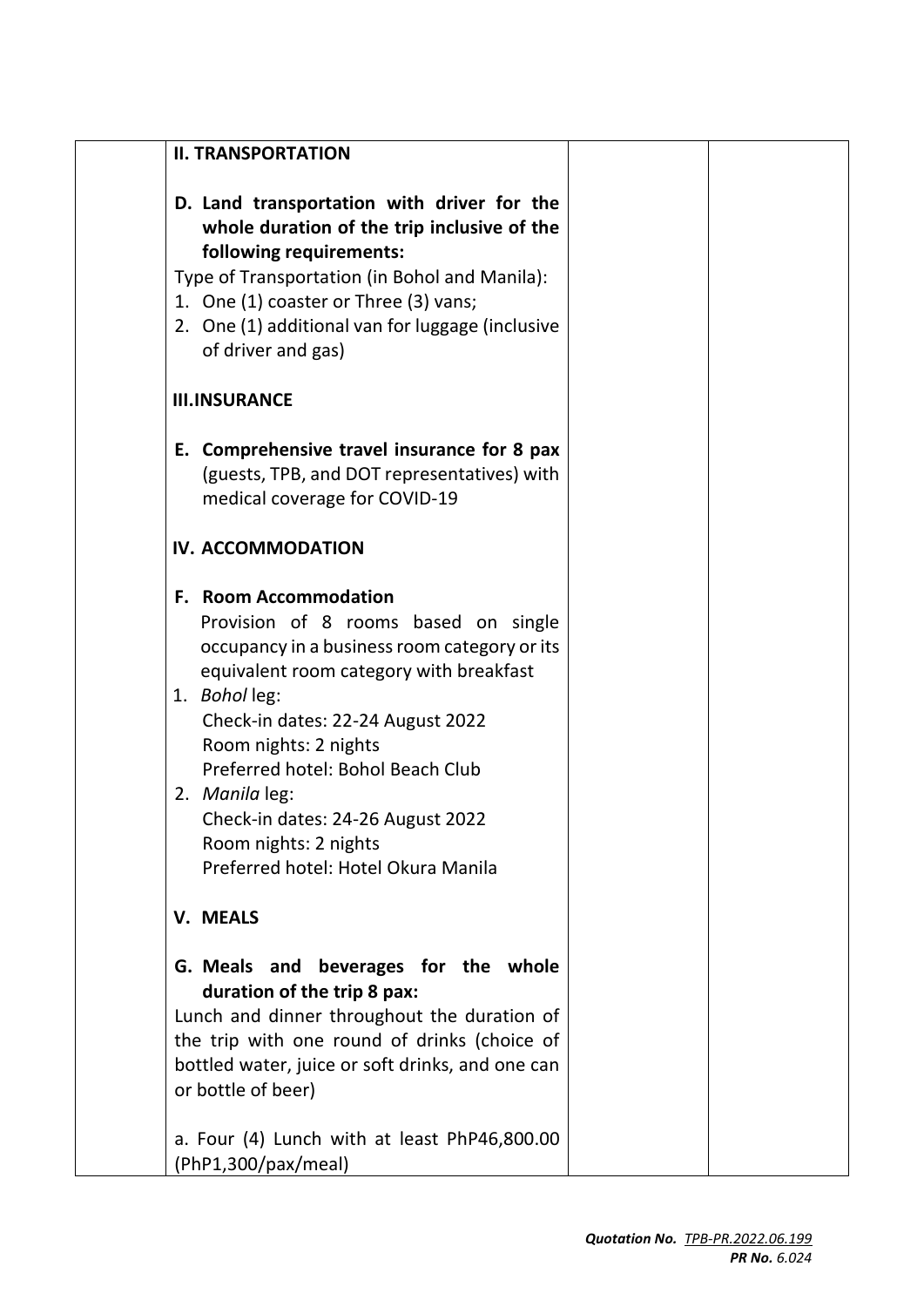| b. Four (4) Dinner with at least PhP61,200.00                                                                                                                                                                                                                                  |
|--------------------------------------------------------------------------------------------------------------------------------------------------------------------------------------------------------------------------------------------------------------------------------|
| (PhP1,700/pax/meal)                                                                                                                                                                                                                                                            |
| <b>VI. TOURS</b>                                                                                                                                                                                                                                                               |
| H. Interactive/experiential/culinary tours and<br>activities preferred for 8 pax (see attached<br>itinerary)                                                                                                                                                                   |
| Incentivized tour kit/travel necessities per<br>I.<br>pax – surgical masks (at least 2 per day),<br>disinfectant<br>tissue,<br>wipes,<br>hand<br>sanitizer/alcohol (at least 70% alcohol<br>solution), mints, mosquito repellent, towel,<br>reusable tumbler (at least 24 oz.) |
| (for<br>J. Banners<br>group<br>picture)<br>and<br>appropriate signage, design/specs subject<br>to TPB's approval                                                                                                                                                               |
| <b>VII. VIDEOGRAPHER AND COORDINATOR</b>                                                                                                                                                                                                                                       |
| K. Provision of 1 videographer to cover the<br>tour and to provide a consolidated output of<br>videos stored in a USB drive and via Google<br>drive to be submitted to TPB representative<br>on the last day of the tour (subject to the<br>approval of TPB Project Officer)   |
| L. Provision of 1 tour coordinator with at<br>least three (3) years of experience to<br>coordinate with the TPB Project Officer on<br>all other matters required for the smooth<br>implementation of the tour                                                                  |
| <b>VIII. TOUR GUIDE</b>                                                                                                                                                                                                                                                        |
| M. Licensed<br><b>DOT-accredited</b><br>Japanese-<br>speaking Tour Guide familiar with the<br>destination, must be fluent and conversant<br>in Japanese and English and have a strong<br>of<br>Philippine<br>history,<br>culture,<br>sense                                     |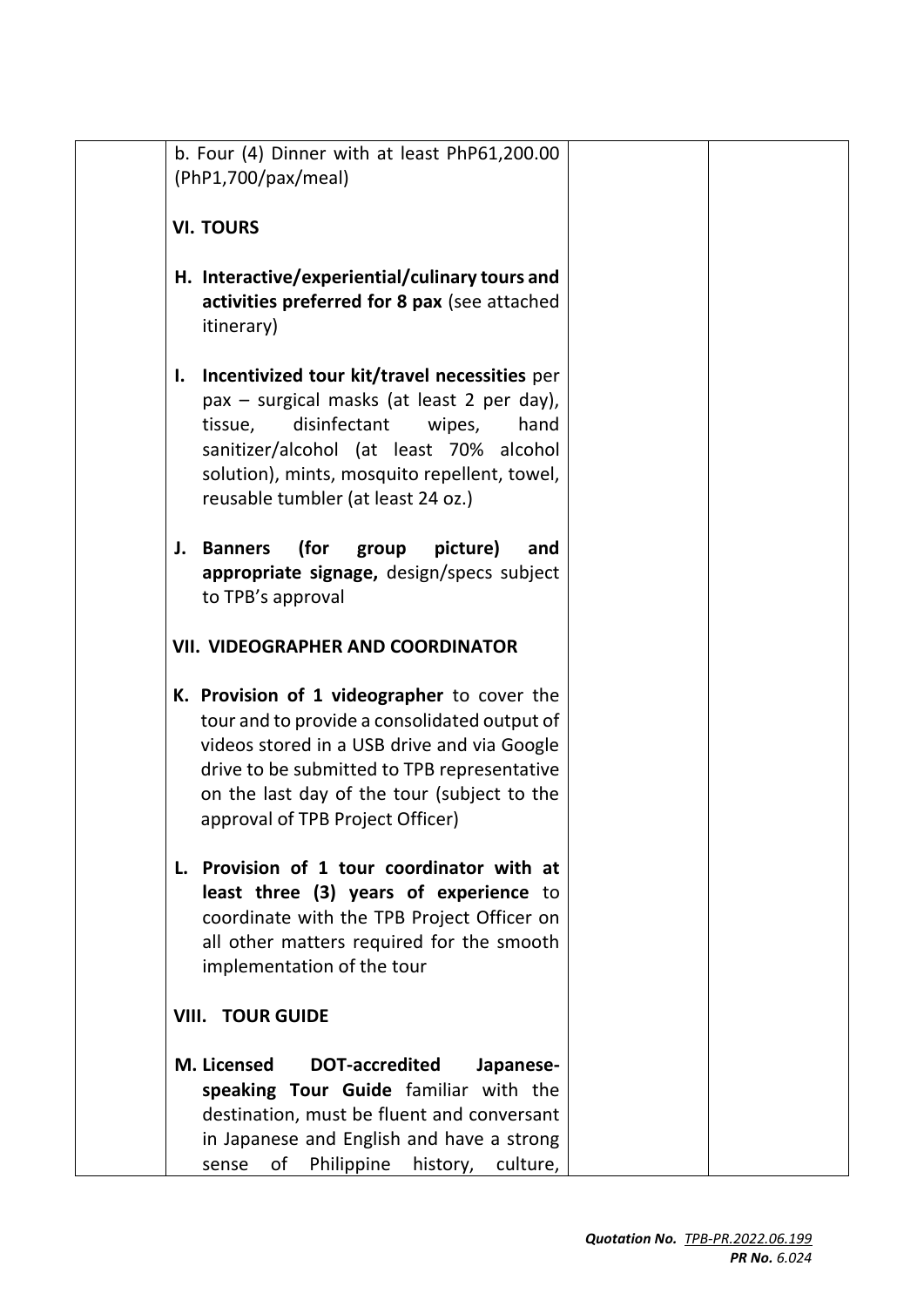| tradition, art as well as current events. Must<br>have handled at least (1) foreign tour group.                                                                                                                                                                                                                                |  |
|--------------------------------------------------------------------------------------------------------------------------------------------------------------------------------------------------------------------------------------------------------------------------------------------------------------------------------|--|
| One (1) Japanese-speaking tour guide based in<br>each destination (Bohol and Manila)                                                                                                                                                                                                                                           |  |
| IX. MISCELLANEOUS EXPENSES                                                                                                                                                                                                                                                                                                     |  |
| N. RT-PCR (COVID-19 test) or Antigen test for<br>8 pax as may be required by the LGU                                                                                                                                                                                                                                           |  |
| O. Incidental<br>other<br>miscellaneous<br>and<br>expenses (e.g., sampling of local delicacies,<br>permits, entrance fees, environmental fees,<br>terminal fees, toll fees, parking fees, porter<br>fees, communication expenses, gasoline,<br>water expenses, etc.)                                                           |  |
| P. Provision for on-site related expenses<br>amounting to at least PhP20,000.00                                                                                                                                                                                                                                                |  |
| First Aid Kit on board the tour vehicle/s with<br>basic medicines (antacid for upset stomach,<br>headache, an antihistamine for allergies,<br>diarrhea, motion sickness, fever, pain reliever,<br>etc.)                                                                                                                        |  |
| <b>ADDITIONAL TECHNICAL REQUIREMENTS</b><br>following<br>additional<br>technical<br>The<br>requirements must be submitted together with<br>the proposal:                                                                                                                                                                       |  |
| 1. Submit a certificate of undertaking that the<br>tour Operator Company or travel agency<br>concerned has free cancellation, rebooking,<br>transferable or refundable policies.<br>2. Valid<br>Department of Tourism<br>(DOT)<br>Certificate of Accreditation or Provisional<br>Certificate of Accreditation (TPB to consider |  |
| if their DOT certification is subject to<br>renewal).                                                                                                                                                                                                                                                                          |  |